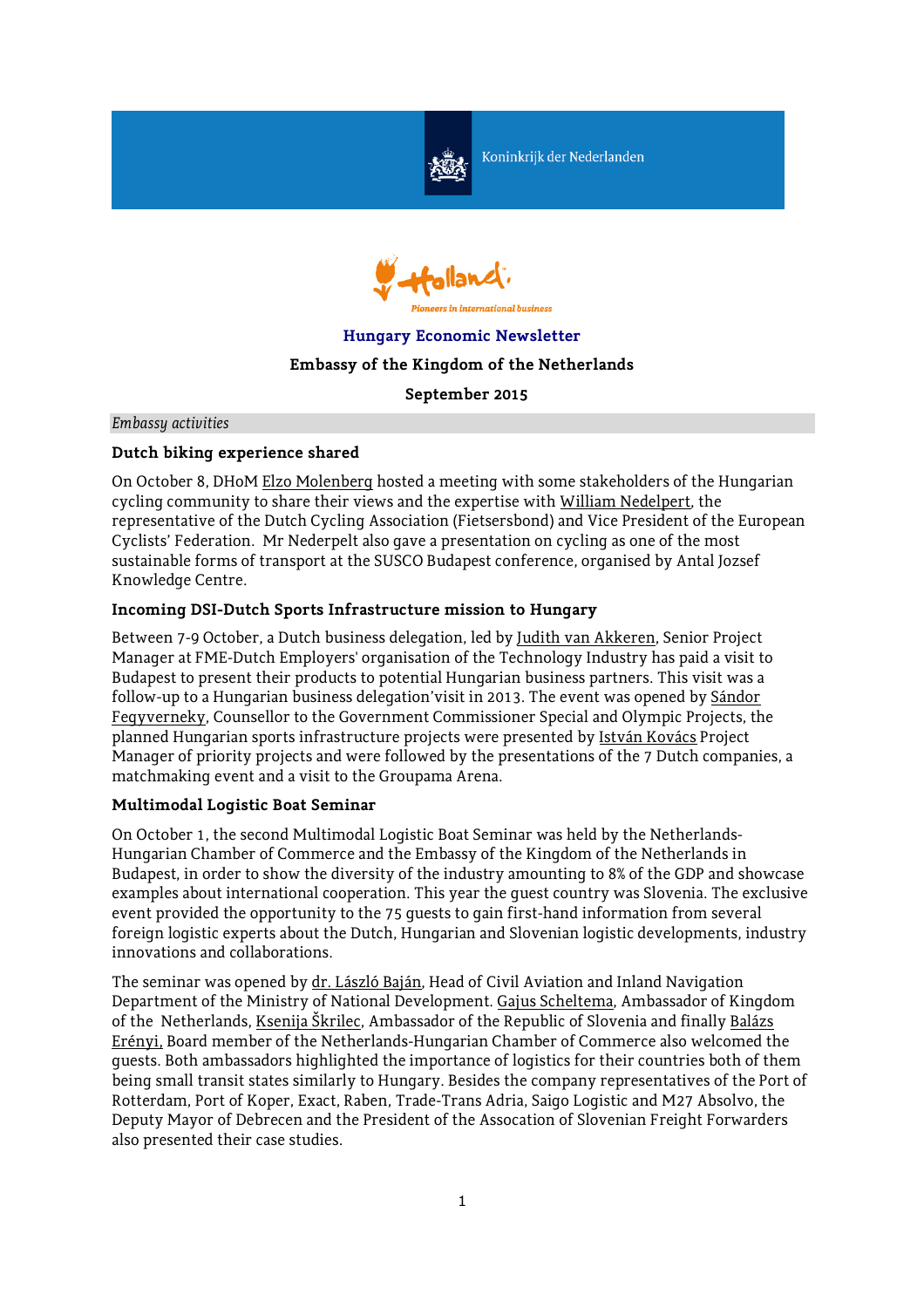# **Embassy visit to Reining**

On September 8, ambassador Gajus Scheltema and Éva Szabó Policy Officer Trade have paid a visit to Reining Hungary. As the Managing Director and owner Gerrit Hes infomred us, Reining Transport as a family company was founded in 1923 by Fre Reining in Groningen and in 1989 sold to the Royal Wagenborg Group. Following a Management Buy-out in 2014, the company became again independent. It is today operating from 2 European locations (Groningen and Budapest) with an own fleet of 300 trucks, 375 employees and a 100.000 m2 warehouse capacity.

The company is specialized in volume transport, warehousing and groupage services (in Benelux, France, Germany and Switzerland) and has its clients in the following sectors: packaging materials, hygiene and automotive industry. Reining has established its Hungarian subsidiary in 2003, located in Budapest-Csepel with a warehouse. The staff are operating the transport process of Planning, Customer Service Desk, Driver Management and Fleet Management. As the office location is close to the M0 highway, Reining also provides crossdock facilities on its Csepel location. More information: [www.reining.eu](http://www.reining.eu/)

# *Dutch presence in Hungary*

# **Spar Hungary launches HUF 4bn (EUR 12.8mn) investment**

The Hungarian unit of retail chain SPAR laid the cornerstone for a HUF 4bn (EUR 12.8mn) hypermarket investment in the city of Érd, near Budapest. SPAR was established by Adriaan de Well in 1932 in the Netherlands where the headquarters are still located. He was inspired by a simple yet powerful philosophy – independent wholesalers and retailers can achieve more by working together than working alone.

The Interspar unit under construction is expected to be one of SPAR Magyarország's biggest, with a total area of 7,000 sqm. It is due to open in the spring of 2017 at the latest, and would employ a staff of approximately 100. SPAR Magyarország is contributing HUF 400mn (EUR 1.3mn) to the upgrade of a motorway exit near the store, MTI reported. Érd Mayor András T. Mészáros said the local government would get 540 sqm in the store for municipal services and other tasks. It is worth recalling that Hungary introduced a ban on the construction of shopping centres bigger than 300 sqm from 2012, and the area threshold was bumped up to 400 sqm when the ban was extended into 2015. Businesses may still apply to a special committee for an exemption.

SPAR expects to return to profits on rising revenues this year, but that will largely depend on the outcome of the dispute between Hungary and the EU on the food inspection fee, according to managing director Gabriella Heiszler. The retailer incurred an HUF 18bn (EUR 57mn) loss in 2014 on HUF 400bn (EUR 1.2bn) revenue, which is expected to rise to HUF 410bn (EUR 1.3bn) this year. The management has taken "*strong operative measures*" to make a profit this year, Heiszler added. This is necessary, because current legislation stipulates that food retailers that record two consecutive years of losses will lose their license. The Spar group, which celebrates 20 years in Hungary this year, operates 351 supermarkets, 32 hypermarkets and 59 franchise partners. It controls 12-13% of the food retail market.

## **The government signed a strategic cooperation agreement with Unilever**

A strategic cooperation agreement was signed between the Hungarian government and Unilever, the Dutch-English Fast Moving Consumer Goods company in Nyírbátor on September 23, where the company inaugurated a EUR 3.4mn investment, part of a larger EUR 7mn programme. The investment boosts capacity at this plant, one of Unilever's three production units in Hungary. Unilever has a long-term commitment to the market and consumers, and sees Hungary as a strategic production centre, said regional CEO Harm Goossens.

## *Transport/Logistics*

#### **Port of Rotterdam's new innovation: Rotterdam Port Connector**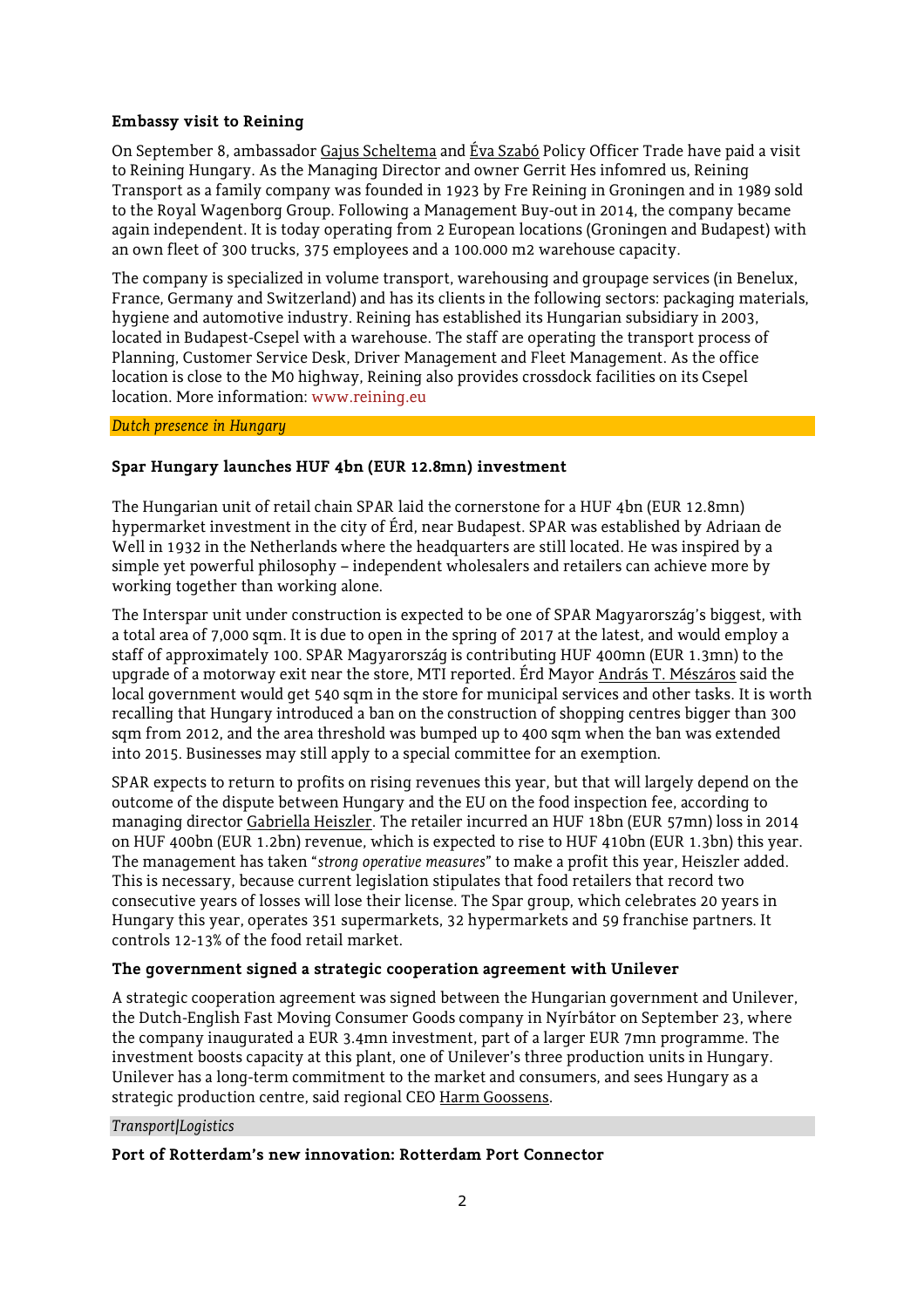The website Rotterdam Port Connector is the online way to bring potential international clients into contact with Rotterdam's port business community. Businesses with a logistics need have the posssibility to post their request online. The request can relate to transport, storage or handling or a specific service and is immediately received by over 500 service providers who are affiliated with the Rotterdam Port Promotion Council (RPPC): businesses which can meet this need. The requesting party remains anonymous and they decide for themselves when to contact the service provider. *'In this way, we bring supply and demand together online. No other port has such a platform,'* explains RPPC director Marjolein Warburg. The website has already received a substantial number of inquiries and has even resulted in new business.

In addition to posting requests, the Rotterdam Port Connector offers the companies invited to an RPPC gathering the chance to meet the Rotterdam service providers on the spot. '*A great instrument that extends our service and something the business community can use to its advantage.'* The RPPC was founded in 1933 and acts as an intermediary for its members: companies which are active in and for the ports of Rotterdam, Dordrecht and Moerdijk. For further information, have a look at the website: [www.rottterdamportconnector.com](http://www.rottterdamportconnector.com/) and view the animations on: <https://www.youtube.com/watch?v=vQOOd2-A-HE>

#### **Government building electric car stations**

The government will install 150 electric car charging stations alongside motorways and in larger towns so that Hungary will have full coverage for the environmentally friendly vehicles, Economy minister Mihály Varga announced. Varga officially launched the **Ányos Jedlik Programme**, as it is called, as he opened a charging station in front of the ministry building on Szemere utca in downtown Budapest. The ministry will develop tax incentives, to be filed in Parliament in the autumn, for reducing the price of electric cars. The government will purchase about ten electric cars for itself, Varga said. The process for issuing permits for electric cars will be cut from the present 200 days, Varga promised. Under an EU directive, 1.5% of cars in member states must be powered by electricity by 2020.

#### **Bicycle path construction resumes**

Some 530km of bicycle path were built in Hungary during 2010-14, and the government has committed HUF 10bn (EUR 32mn) to further developments, Development Ministry state secretary László Tasó said while opening European Mobility Week. Construction of bicycle paths will begin at 80 sites. This year, some 177 municipalities are instituting a car-free weekend this Saturday and Sunday, 32 more than last year.

#### *Energy/Sustainable energy*

#### **MVM embarks on large-scale solar power plant construction**

MVM is to build one of the largest solar power plants in Central Europe, with 7 MW capacity in Pécs. The HUF 3.5bn (EUR 11mn) investment, sprawling on a 20-hectare site provided by the city, will be completed by December. Some 140,000m2 of solar panels will be installed and integrated into the national grid. The annual production of solar energy will cover the full-year energy needs of 1,600 homes. Hungary has made a commitment to have solar energy account for 15% of total usage by 2020. Pécs mayor Zsolt Páva highlighted the co-operation between the local government, the main contractor MVM and Pannonpower, which owns the thermal power station, adjacent to the investment.

#### *Environment/Water Management*

## **Római Dam will be 5km long**

The city of Budapest public procurement committee selected designs from Mélyépterv Komplex for a new water barrier at the Római Part recreation area in the Third District, *Népszabadság* reports. A bid from K+K Környezetgazdálkodási was excluded on formal grounds. Mélyépterv's bid, the most expensive, received 10 points from the committee, that from Keviterv Akva got 5.5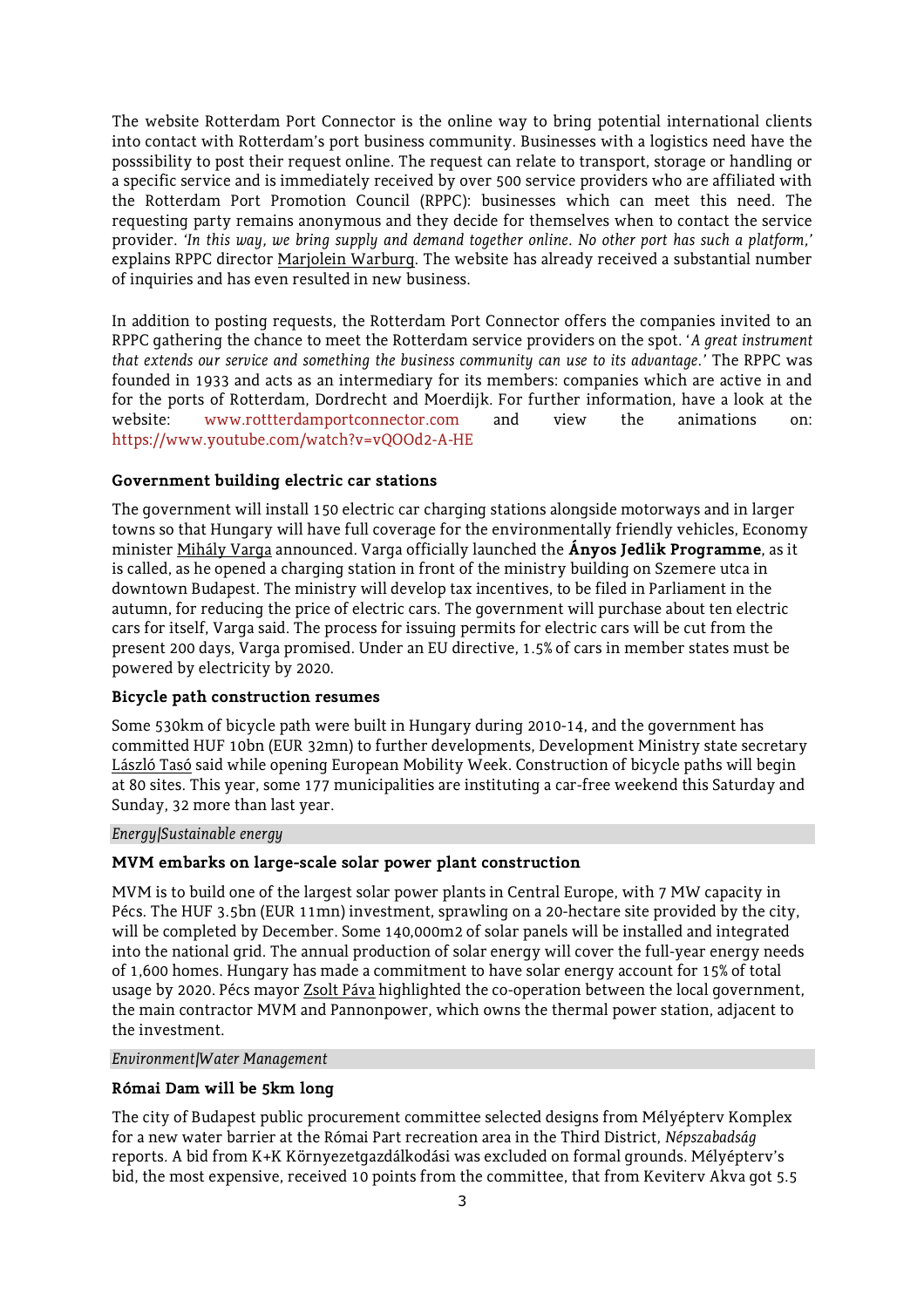points. This is the second tender for the work, as the city asked for proposals for a barrier five kilometres in length, rather than three as in the first tender. The city paid HUF 66.2mn (EUR 208,000) for plans in the first tender and now estimates the costs at HUF 250mn (EUR 786,000). As Parliament has declared the project to be of extraordinary importance, it does not need approval by the city council, and ordinary construction permit procedures will be waived.

#### *Research/Innovation/Creative industries*

## **National Nuclear Research program receives HUF 1.9bn (EUR 6mn) funding**

The consortium carrying out the National Nuclear Research program has received HUF 1.9bn (EUR 6mn) of funding from the National Research, Development and Innovation Fund, Attila Aszódi, government commissioner for the upgrade project of the Paks nuclear power plant announced. The consortium includes the Hungarian Academy of Sciences's Energy Research Center and Nuclear Core Research Centre, the Budapest University of Technology and Economics' Nuclear Technology Institute and the National Research Institute for Radiobiology. The nuclear research program includes 43 research topics in the three main areas of research and infrastructure development, the modelling of nuclear power plants' operations and the management of nuclear waste and spent fuel rods.

#### *EU relations*

## **Hungary to receive EUR 500mn to stimulate innovation**

The European Investment Bank (EIB) announced that it is to provide Hungary with EUR 500mn, the first tranche of an approved loan of EUR 1.5bn to revitalise innovation and the economy. The loan will co-finance priority projects receiving support from the European Regional Development Fund (ERDF) and the European Social Fund (ESF) within the 2014-2020 programming period, such as research and development, higher education, and information and communication technology (ICT). The bank's stated objective is to help the country move into the era of the knowledge economy.

Finance will also go to green projects tackling climate change, such as renewable energy, energy efficiency and sustainable tourism. The EIB financing is being granted in the form of a structural programme loan, designed to provide funding for large-scale projects. The bank says, however, that the loan may also be used to finance smaller schemes, which, due to their limited size, would otherwise not qualify for direct EIB financing. It can be recalled that earlier this year, the bank provided EUR 500mn for co-financing projects in Hungary under the country's Integrated Transport Development and Environment and Energy Efficiency Operational Programmes and the Connecting Europe Facility.

## **Hungary received HUF 8trn (EUR 26bn) from EU**

Hungary has completed the pay-out of some HUF 8.2trn (EUR 26bn) funding available under the 2007-13 EU budget period, after HUF 1.4trn (EUR 4.4bn) was extended to businesses in September alone, Prime Minister's Office chief János Lázár announced at a press conference. Recapping the results, Lázár said EU-funded projects lifted GDP by 0.1% on average, but in the last 12 month, as pay-out was accelerated, they accounted for 1% of GDP. Contrary to earlier fears, the utilisation rate of the EU funds of the previous financial framework will be close to 100%, possibly one of the highest rate in the region.

Hungary received more than four times as much funding from the EU than it contributed during 2007-13, according to a new report from the State Audit Office (ASZ). However, the influx of EU funds was not enough to narrow the gap between the per capita GDP in poorer regions such as Northern Hungary and Central Trans-Danubia and the more developed Central Hungary region. However, Hungary's four other regions closed the gap in development, the ÁSZ found.

#### *Macroeconomy*

## **Trade surplus set to break record**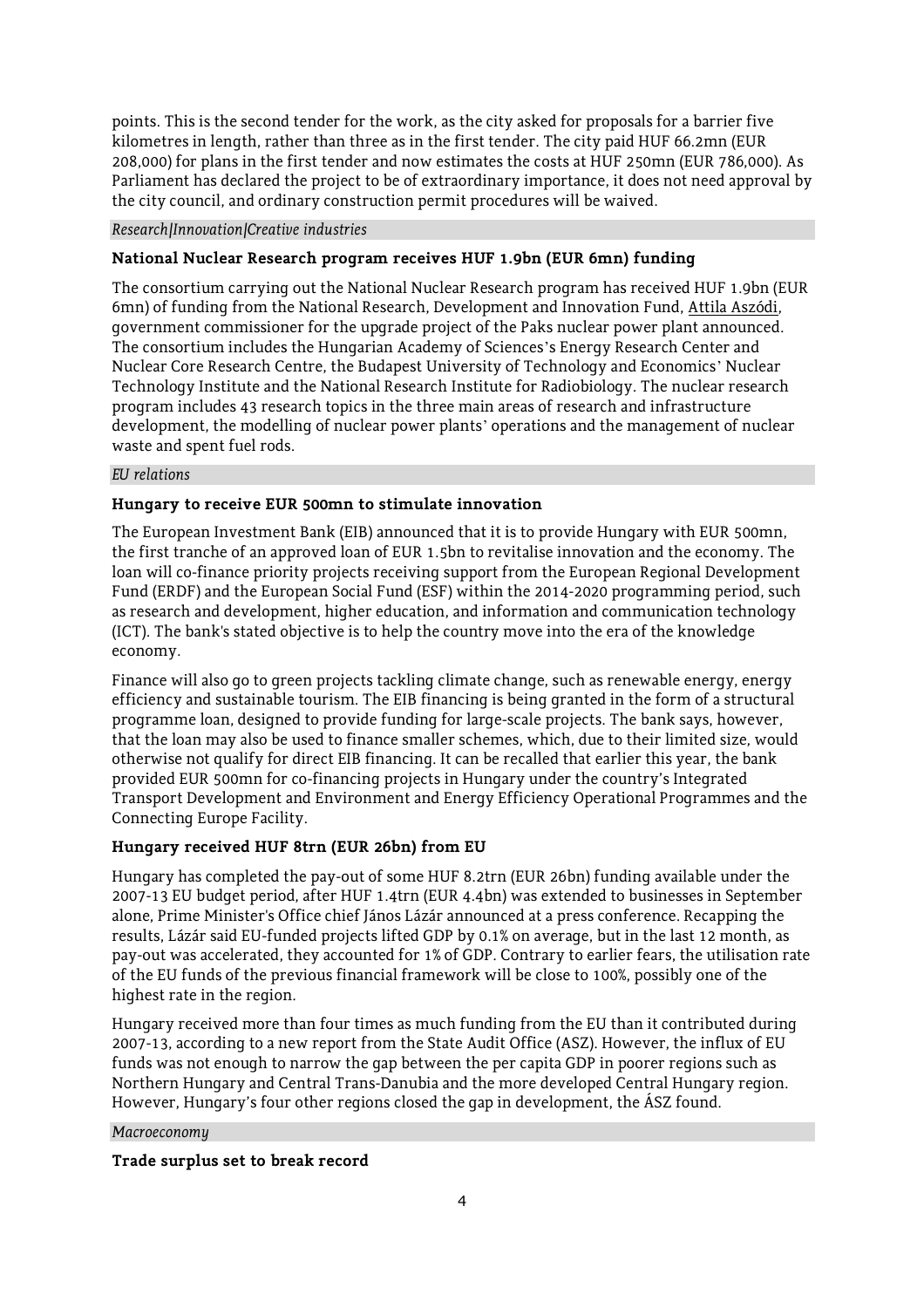Hungary is set to post a record trade surplus this year, Economy Ministry state secretary Béla Glattfelder forecast. Exports were up 5.4% year-on-year, compared with a 13.9% rise in June, while imports saw 2.3% growth only. The surplus for the first seven months rose to EUR 4.9bn, up by EUR 1.2bn from the same period of 2014. Improving terms of trade are due to lower energy prices, but also higher output in vehicle manufacturing led to the widening of the trade surplus, analysts said. The full-year figure is set to rise from last year's EUR 6.3bn to EUR 8.5bn this year, analysts of Takarékbank project. Import growth spurred by rising household consumption will be offset by lower gas and oil prices. The latter alone could help Hungary's trade balance by EUR 2.5bn, observers note.

#### *Economic policy*

#### **Government plans infrastructure fund to maintain growth**

The government will set up a new state investment fund for infrastructure projects as it is examining all possible measures to keep economic growth sustainably above 2%, Prime Minister's Office leader János Lázár announced at a conference organised by business news website Portfolio. The state development fund for infrastructure will assist home construction and the expansion of the electronic infrastructure, including broadband internet services, Lázár added. The fund will also support the 100 or so large companies deemed to be of national significance, which fall outside the scope of EU financing guidelines. Lázár said the government will grant energy saving funds to public institutions, but not to households. To compensate the Central Hungarian region, which is disqualified from receiving EU funds due to its relative high level of development, the government may separate Budapest from Pest county from 2021, even if that entails reshaping the administration of the county system. Lázár said the agreement with the EBRD that set out targets for increased lending by of banks, signed early this year, needs to be revised.

## **MNB scraps funding programme**

NHP+, the spin-off of the National Bank's second funding for growth scheme launched earlier this year with HUF 500bn (EUR 1.5bn) to help higher risk SMEs access preferential loans, has attracted little interest due to high administrative burdens, MNB deputy governor Márton Nagy admitted to the government daily Magyar Idők. For this reason, the MNB decided that funds unused under the NHP+ scheme, totalling HUF 250bn (EUR 800mn), can be reallocated to the original scheme. Under the programme, the central bank provides zero-interest refinancing to banks which lend to SMEs, at rates not exceeding 2.5%.

The MNB will phase out the lending programme next year and will issue notifications about the changes later in November, Nagy said. MNB governor György Matolcsy and the head of the Banking Association disagreed at a recent financial conference on whether banks should be extending more loans. The financial sector must slowly regain its leading role and start lending, Matolcsy said, as the time when central banks actively intervene in the markets is coming to an end. In response, president of the Banking Association and head of UniCredit Bank Mihály Patai said lending can rise only in countries where banks can make a profit, and Hungary is not in that category. Banks cannot be blamed for not increasing their lending, as there was no profitability in the sector, he said, adding that the majority of banks are loss-making and only a few have managed to grow or break even.

#### *Monetary and Budgetary policy*

#### **2015 budget to be modified**

A bill on amending the 2015 budget has already been sent to the Budget Council for evaluation, Economy Ministry deputy state secretary Richárd Adorján announced. The changes will increase the budget's extraordinary reserves by HUF 60bn, made up of HUF 30bn for managing the refugee situation and HUF 30bn for other purposes. The government has already spent HUF 100bn from this reserve this year, most notably HUF 29bn on building the fence on the border with Serbia. The bill will create a new special reserve, which could be increased if the refugee crisis so requires, Adorján added. The HUF 1bn special reserves will be set up in the Defence Ministry chapter.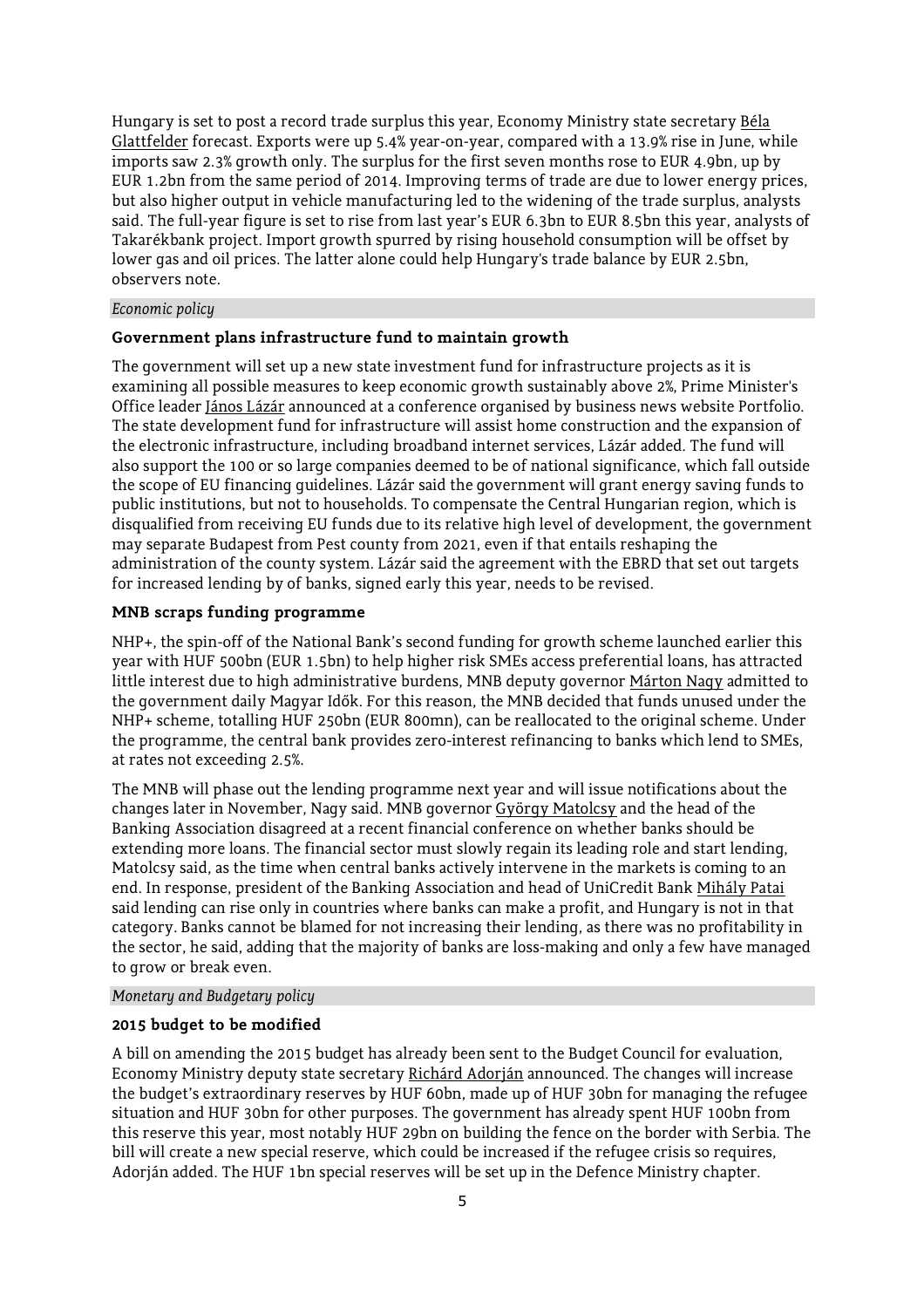As to the 2016 budget which had passed in the summer, substantial modifications are not on the agenda, the government underlined. The Budget Council said it has no fundamental objections to the amendment proposals, as both income and expenditure will be increased by HUF 61bn. However, the council advises discipline in budget expenses, especially due to the unpredictable costs of the migration crisis.

# **ÁKK promotes domestic financing**

Households have purchased tens of billions of government securities since the eruption of the brokerage scandals earlier this year, György Barcza, head of state debt manager ÁKK, told Magyar Hírlap. If the trend continues, households will own 20% of all government bonds by 2018, he added. The decline in foreign-denominated debt and the subsequent rise in sales of forint-denominated securities has reduced annual debt service costs from 4% of GDP in 2010 to 3.5% in 2016. At present foreign-currency debt accounts for 33% of the total. "*My goal is to bring this down to 10% within the foreseeable future*," Barcza added.

The rise of domestic bond markets has facilitated the shift to locally-denominated debt, reducing these countries' vulnerability and improving their monetary and fiscal policies. Outstanding debt issued in local currency was 62% of the total in Hungary. In a previous report, Morgan Stanley noted that the conversion of foreign currency debts had removed structural anomalies from economic policies.

## *Employment*

# **Number of job seekers at low point**

The number of registered job seekers was 339,000 in August, down 6.4%, according to figures from the national employment service NFSZ. This is the lowest level in the number of job seekers since 2002. Last month, some 50,000 job openings were announced, most of them – 33,000 – in public works schemes or other state-supported forms of work. As to the number of employed, it reached 2,921,600, a 2.9% rise from one year earlier.

## **Emigrating nurses on the rise**

An increasing number of nurses are emigrating from Hungary, primarily for Germany and Austria, *Világgazdaság* reports. Sweden and Norway, which are short of 6,000 nurses, are hoping to attract experienced nurses with offers of free language courses, return flights to Hungary, and monthly salaries of up to HUF 1.2mn (EUR 3,900) that is seven to eight times more than the Hungarian salaries.

# **Real wages continue to rise**

Real wages have been rising for 31 months, the Economy Ministry noted as the Central Statistics Office released data showing 3.1% year-on-year growth in July. The average gross monthly wage rose to HUF 244,171 (EUR 768), while the average net wage was HUF 159,933 (EUR 503), both up 3.1%. The wage hike at military services and the additional bonus paid to social workers had an important impact, the Central Statistics Office pointed out. The large wage differences between sectors are not good, Economy Ministry state secretary Sándor Czomba commented. The average salary in the financial sector is more than HUF 500,000 (EUR 1,572), Czomba highlighted. Moreover, the figures provide little information on the black economy, especially in retail and catering, where workers are officially paid the minimum wage, but are actually paid more in cash.

## *Business environment*

# **Hungary drops in competitiveness list**

Hungary slipped two places to number 63 on the 2014-15 Global Competitiveness Index, based on a report drawn up by Kopint-Tárki, the *World Economic Forum* (WEF) reports. Hungary's ranking has been hovering around 60th place for years. As in recent years, the main problems identified were a poor technological background, unstable and unpredictable economic policy, corruption, bureaucracy and high taxes. The level of schooling is also below the world's best. Hungary has